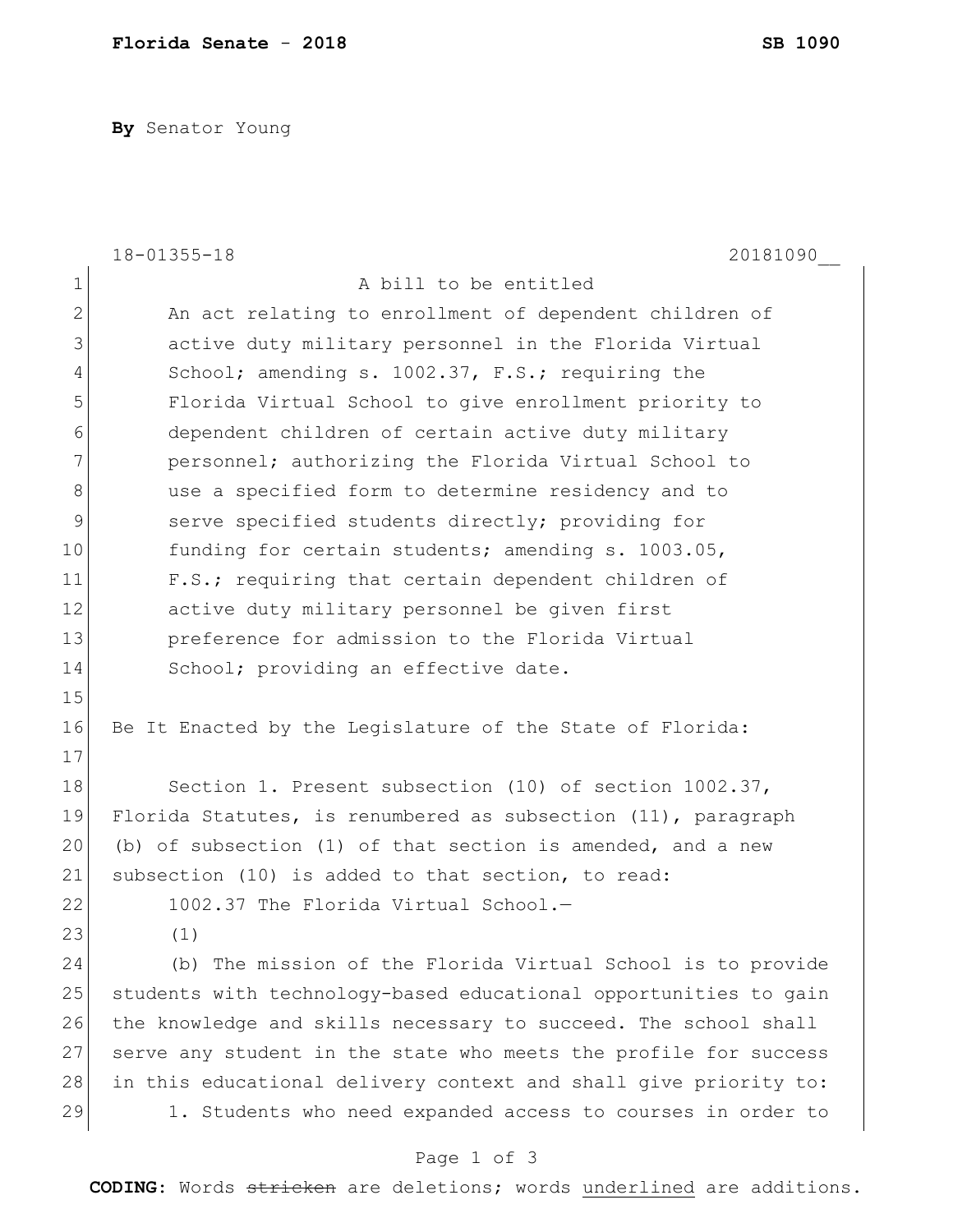|    | $18 - 01355 - 18$<br>20181090                                    |
|----|------------------------------------------------------------------|
| 30 | meet their educational goals, such as home education students    |
| 31 | and students in inner-city and rural high schools who do not     |
| 32 | have access to higher-level courses.                             |
| 33 | 2. Students seeking accelerated access in order to obtain a      |
| 34 | high school diploma at least one semester early.                 |
| 35 | 3. Dependent children of active duty military personnel not      |
| 36 | stationed in the state whose home of record is Florida or whose  |
| 37 | State of Legal Residence Certificate, DD Form 2058, lists        |
| 38 | Florida.                                                         |
| 39 |                                                                  |
| 40 | The board of trustees of the Florida Virtual School shall        |
| 41 | identify appropriate performance measures and standards based on |
| 42 | student achievement that reflect the school's statutory mission  |
| 43 | and priorities, and shall implement an accountability system for |
| 44 | the school that includes assessment of its effectiveness and     |
| 45 | efficiency in providing quality services that encourage high     |
| 46 | student achievement, seamless articulation, and maximum access.  |
| 47 | (10) For purposes of the enrollment of a dependent child of      |
| 48 | active duty military personnel as a part-time or full-time       |
| 49 | student in the Florida Virtual School, the Florida Virtual       |
| 50 | School may use the State of Legal Residence Certificate, DD Form |
| 51 | 2058, to verify residency for the child and may serve the        |
| 52 | student directly. Funding for such students shall be provided in |
| 53 | accordance with subsection (3).                                  |
| 54 | Section 2. Subsection (3) of section 1003.05, Florida            |
| 55 | Statutes, is amended to read:                                    |
| 56 | 1003.05 Assistance to transitioning students from military       |
| 57 | families.-                                                       |
| 58 | (3) Dependent children of active duty military personnel         |
|    | Page 2 of 3                                                      |

**CODING**: Words stricken are deletions; words underlined are additions.